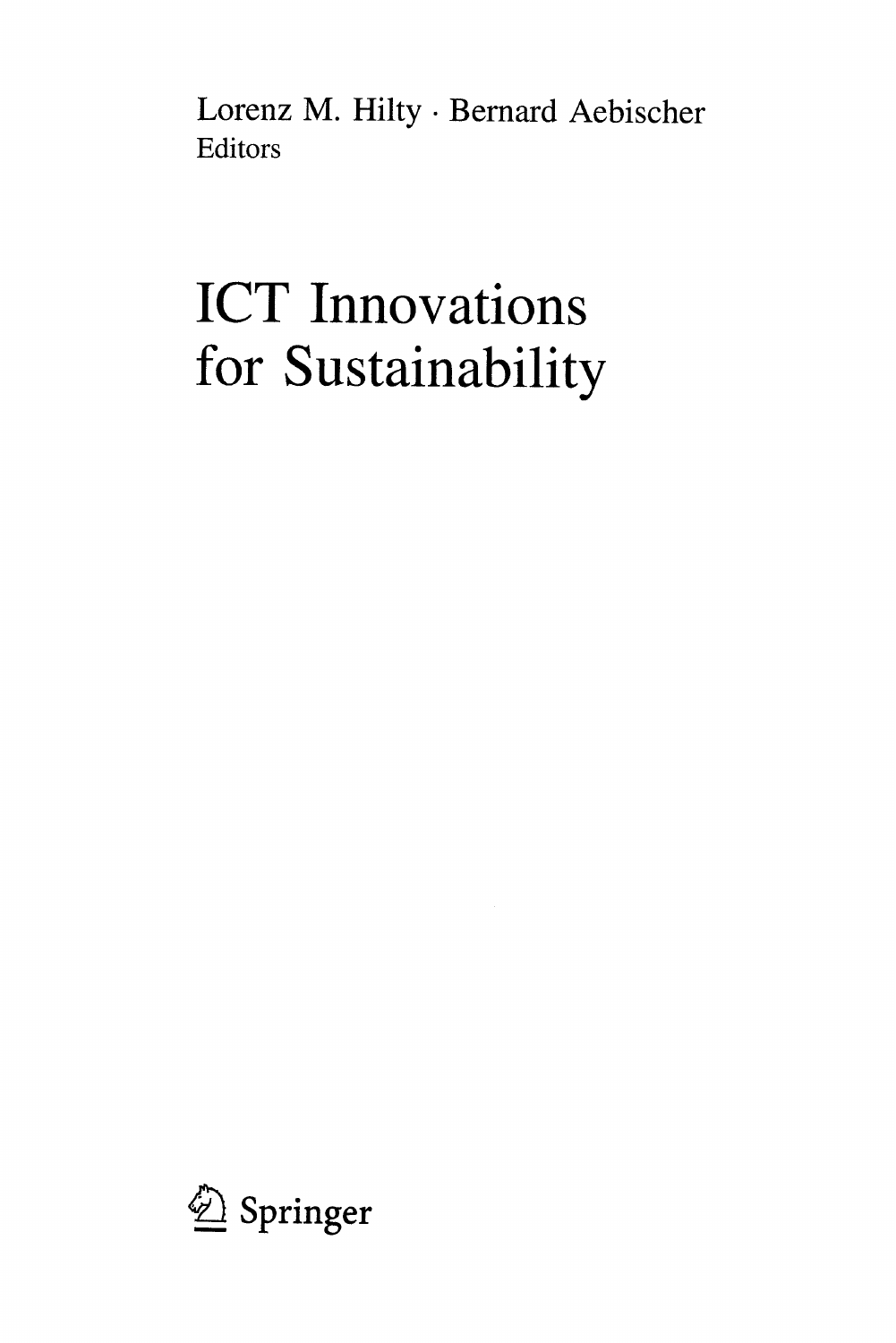## **Contents**

## Part I Introduction

| <b>ICT</b> for Sustainability: An Emerging Research Field<br>Lorenz M. Hilty and Bernard Aebischer                                         | 3  |
|--------------------------------------------------------------------------------------------------------------------------------------------|----|
| The Energy Efficiency Benefits and the Economic Imperative<br>John A. Skip Laitner                                                         | 37 |
| Actors for Innovation in Green IT<br>Christina Herzog, Laurent Lefèvre and Jean-Marc Pierson                                               | 49 |
| Part II The Energy Cost of Information Processing                                                                                          |    |
| The Energy Demand of ICT: A Historical Perspective<br>Bernard Aebischer and Lorenz M. Hilty                                                | 71 |
| Semiconductor Technology and the Energy Efficiency of ICT 105<br>Hubert Kaeslin                                                            |    |
| Gunnar Schomaker, Stefan Janacek and Daniel Schlitt                                                                                        |    |
| Consolidation, Colocation, Virtualization, and Cloud Computing:<br>The Impact of the Changing Structure of Data Centers<br>Ralph Hintemann |    |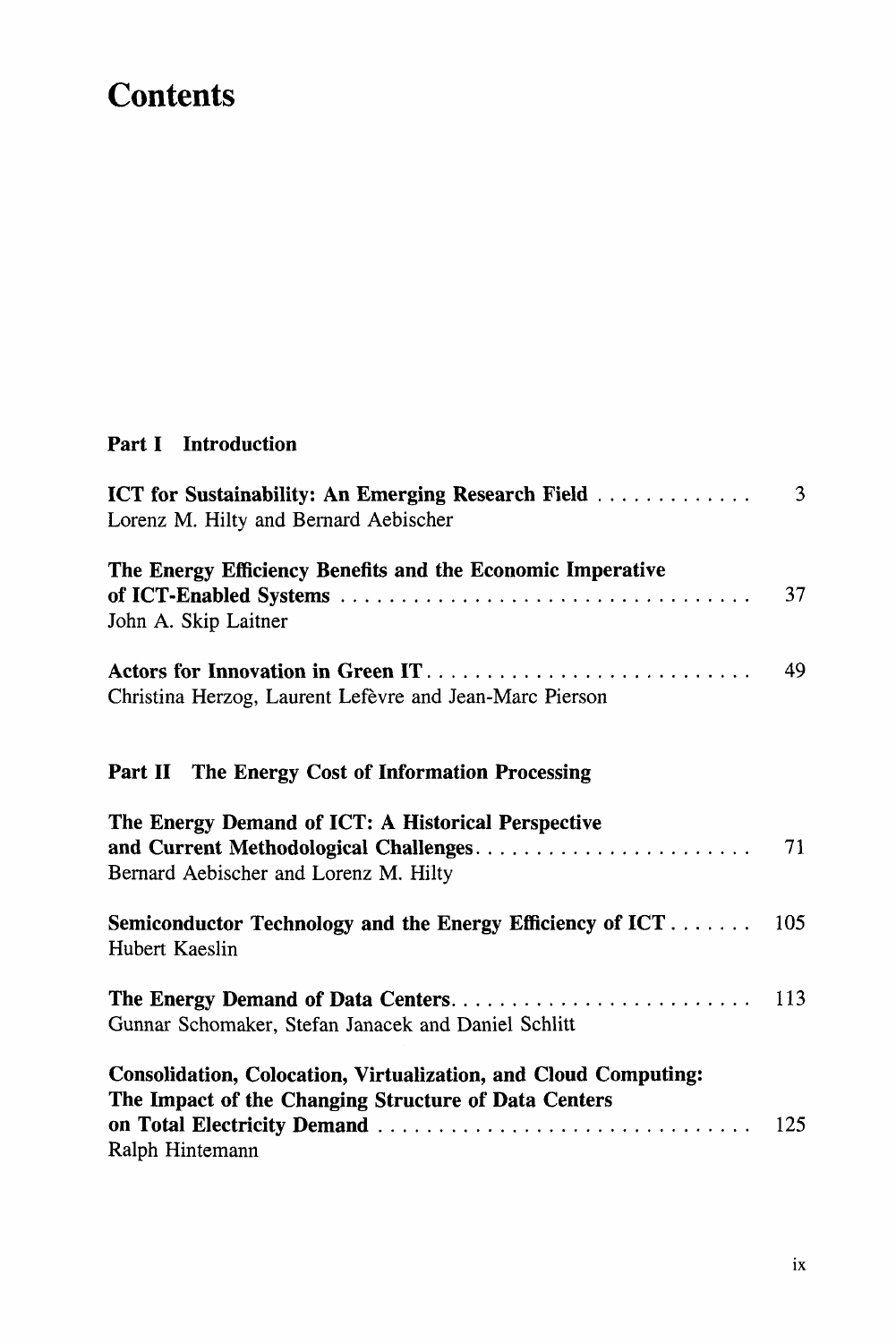| The Energy Intensity of the Internet: Home and Access Networks<br>Vlad C. Coroama, Daniel Schien, Chris Preist and Lorenz M. Hilty           | 137 |
|----------------------------------------------------------------------------------------------------------------------------------------------|-----|
| The Energy Intensity of the Internet: Edge and Core Networks<br>Daniel Schien, Vlad C. Coroama, Lorenz M. Hilty and Chris Preist             | 157 |
| Grey Energy and Environmental Impacts of ICT Hardware<br>Roland Hischier, Vlad C. Coroama, Daniel Schien<br>and Mohammad Ahmadi Achachlouei  | 171 |
| Sustainable Software Engineering: Process and Quality Models,<br>Stefan Naumann, Eva Kern, Markus Dick and Timo Johann                       | 191 |
| Part III<br>The Material Cost of Information Processing                                                                                      |     |
| Patrick A. Wäger, Roland Hischier and Rolf Widmer                                                                                            | 209 |
| Recycling of ICT Equipment in Industrialized<br>Heinz Böni, Mathias Schluep and Rolf Widmer                                                  | 223 |
| The Transition from Desktop Computers to Tablets:<br>Roland Hischier and Patrick A. Wäger                                                    |     |
| Addressing the Obsolescence of End-User Devices:<br>Approaches from the Field of Sustainable HCI.<br>Christian Remy and Elaine M. Huang      | 257 |
| Part IV Saving Energy and Materials Through<br><b>ICT-Enabled Solutions</b>                                                                  |     |
| Software Support for Sustainable Supply Chain Configuration<br>Andrea Emilio Rizzoli, Roberto Montemanni, Andrea Bettoni<br>and Luca Canetta | 271 |